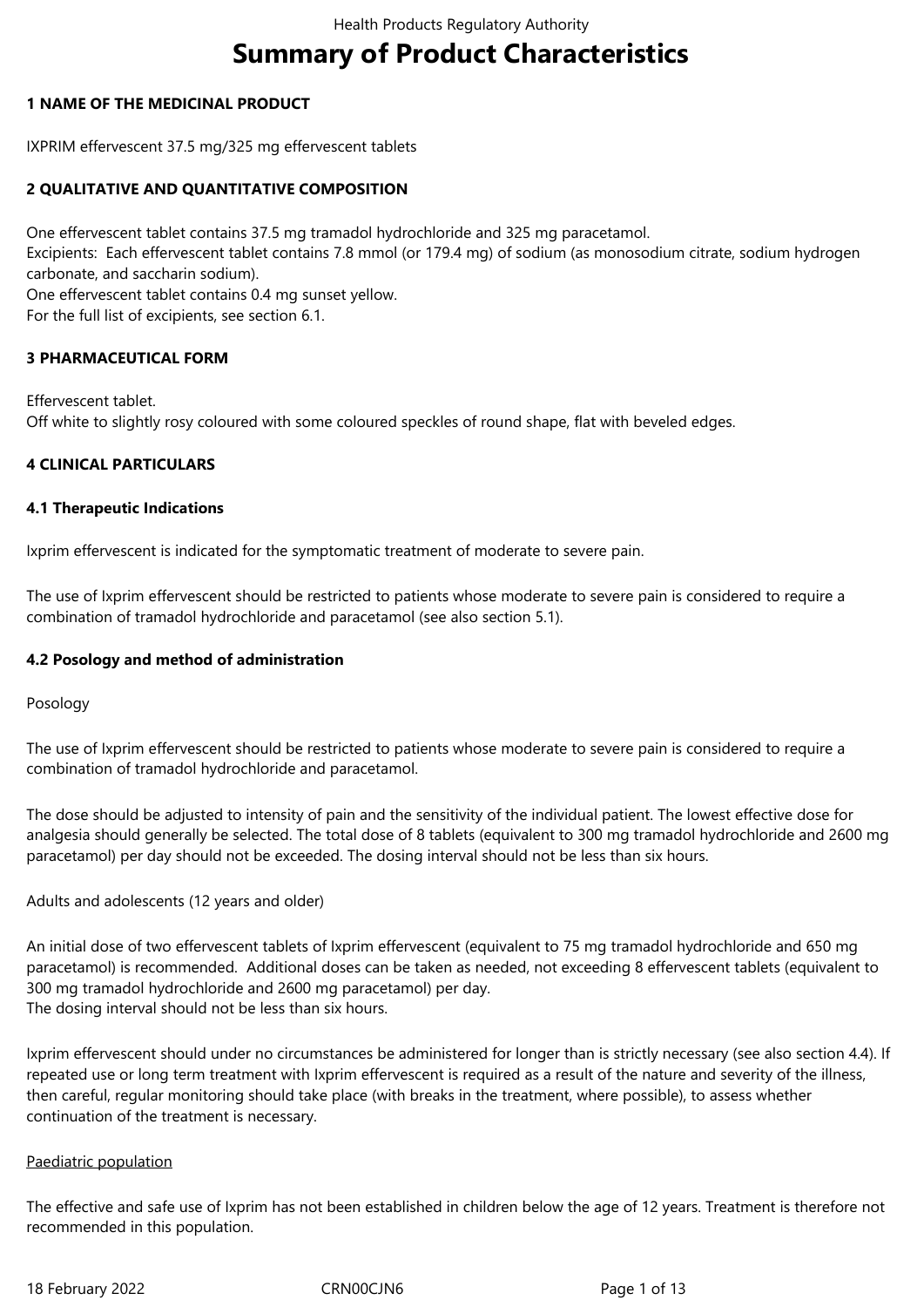# Older people

A dose adjustment is not usually necessary in patients up to 75 years without clinically manifest hepatic or renal insufficiency. In elderly patients over 75 years elimination may be prolonged. Therefore, if necessary the dosage interval is to be extended according to the patient's requirements.

# Renal insufficiency/dialysis

In patients with renal insufficiency the elimination of tramadol is delayed. In these patients prolongation of the dosage intervals should be carefully considered according to the patient's requirements.

# Hepatic impairment

In patients with hepatic impairment the elimination of tramadol is delayed. In these patients prolongation of the dosage intervals should be carefully considered according to the patient's requirements (see section 4.4). Because of the presence of paracetamol Ixprim effervescent should not be used in patients with severe hepatic impairment (see section 4.3).

# Method of administration

# Oral use

Effervescent tablets should be taken dissolved in a glass of drinking water.

# **4.3 Contraindications**

- Hypersensitivity to the active substances, sunset yellow or to any of the excipients listed in section 6.1,
- acute intoxication with alcohol, hypnotic medicinal products, centrally-acting analgesics, opioids or psychotropic medicinal products,
- Ixprim effervescent should not be administered to patients who are receiving monoamine oxidase inhibitors or within two weeks of their withdrawal (see section 4.5.),
- severe hepatic impairment,
- epilepsy not controlled by treatment (see section 4.4.).

# **4.4 Special warnings and precautions for use**

*Warnings:*

- In adults and adolescents 12 years and older. The maximum dose of 8 tablets of Ixprim effervescent should not be exceeded. In order to avoid inadvertent overdose, patients should be advised not to exceed the recommended dose and not to use any other paracetamol (including over the counter) or tramadol hydrochloride containing products concurrently without the advice of a physician.
- In severe renal insufficiency (creatinine clearance <10 ml/mm), Ixprim effervescent is not recommended.
- In patients with severe hepatic impairment Ixprim effervescent should not be used (see section 4.3). The hazards of paracetamol overdose are greater in patients with non-cirrhotic alcoholic liver disease. In moderate cases prolongation of dosage interval should be carefully considered.
- In severe respiratory insufficiency, Ixprim effervescent is not recommended.
- Tramadol hydrochloride is not suitable as a substitute in opioid-dependent patients. Although it is an opioid agonist, tramadol hydrochloride cannot suppress morphine withdrawal symptoms.
- Convulsions have been reported in tramadol hydrochloride -treated patients susceptible to seizures or taking other medications that lower the seizure threshold, especially selective serotonin re-uptake inhibitors, tricyclic antidepressants, antipsychotics, centrally acting analgesics or local anaesthesia. Epileptic patients controlled by a treatment or patients susceptible to seizures should be treated with Ixprim effervescent only if there are compelling circumstances. Convulsions have been reported in patients receiving tramadol hydrochloride at the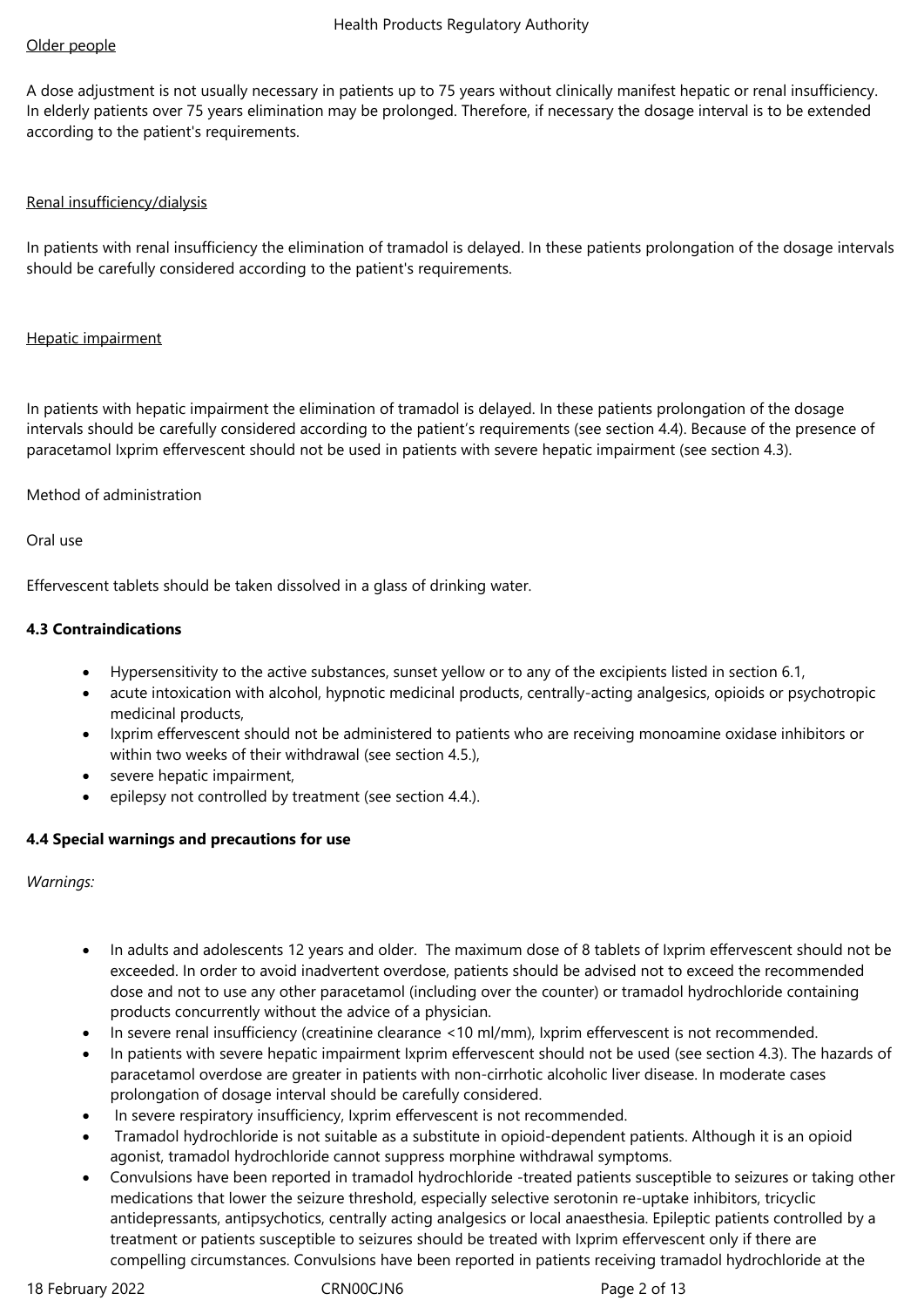recommended dose levels. The risk may be increased when doses of tramadol hydrochloride exceed the recommended upper dose limit

 Concomitant use of opioid agonists-antagonists (nalbuphine, buprenorphine, pentazocine) is not recommended (see section 4.5).

#### Sleep-related breathing disorders

Opioids can cause sleep-related breathing disorders including central sleep apnea (CSA) and sleep-related hypoxemia. Opioid use increases the risk of CSA in a dose-dependent fashion. In patients who present with CSA, consider decreasing the total opioid dosage.

#### Serotonin syndrome

Serotonin syndrome, a potentially life-threatening condition, has been reported in patients receiving tramadol in combination with other serotonergic agents or tramadol alone (see sections 4.5, 4.8 and 4.9).

If concomitant treatment with other serotonergic agents is clinically warranted, careful observation of the patient is advised, particularly during treatment initiation and dose escalations.

Symptoms of serotonin syndrome may include mental status changes, autonomic instability, neuromuscular abnormalities and/or gastrointestinal symptoms.

If serotonin syndrome is suspected, a dose reduction or discontinuation of therapy should be considered depending on the severity of the symptoms. Withdrawal of the serotonergic drugs usually brings about a rapid improvement.

#### CYP2D6 metabolism

Tramadol is metabolised by the liver enzyme CYP2D6. If a patient has a deficiency or is completely lacking this enzyme an adequate analgesic effect may not be obtained. Estimates indicate that up to 7% of the Caucasian population may have this deficiency. However, if the patient is an ultra-rapid metaboliser there is a risk of developing <side effects> of opioid toxicity even at commonly prescribed doses.

General symptoms of opioid toxicity include confusion, somnolence, shallow breathing, small pupils, nausea, vomiting, constipation and lack of appetite. In severe cases this may include symptoms of circulatory and respiratory depression, which may be life threatening and very rarely fatal. Estimates of prevalence of ultra-rapid metabolisers in different populations are summarised below:

| Population        | Prevalence % |
|-------------------|--------------|
| African/Ethiopian | 29%          |
| African American  | 3.4% to 6.5% |
| Asian             | 1.2% to 2%   |
| Caucasian         | 3.6% to 6.5% |
| Greek             | 6.0%         |
| Hungarian         | 1.9%         |
| Northern European | 1% to 2%     |

#### Post-operative use in children

There have been reports in the published literature that tramadol given post-operatively in children after tonsillectomy and/or adenoidectomy for obstructive sleep apnoea, led to rare, but life threatening adverse events. Extreme caution should be exercised when tramadol is administered to children for post-operative pain relief and should be accompanied by close monitoring for symptoms of opioid toxicity including respiratory depression.

#### Children with compromised respiratory function

Tramadol is not recommended for use in children in whom respiratory function might be compromised including neuromuscular disorders, severe cardiac or respiratory conditions, upper respiratory or lung infections, multiple trauma or extensive surgical procedures. These factors may worsen symptoms of opioid toxicity.

#### Adrenal insufficiency

Opioid analgesics may occasionally cause reversible adrenal insufficiency requiring monitoring and glucocorticoid replacement therapy. Symptoms of acute or chronic adrenal insufficiency may include e.g. severe abdominal pain, nausea and vomiting, low blood pressure, extreme fatigue, decreased appetite, and weight loss.

*Precautions for use* 

18 February 2022 CRN00CJN6 Page 3 of 13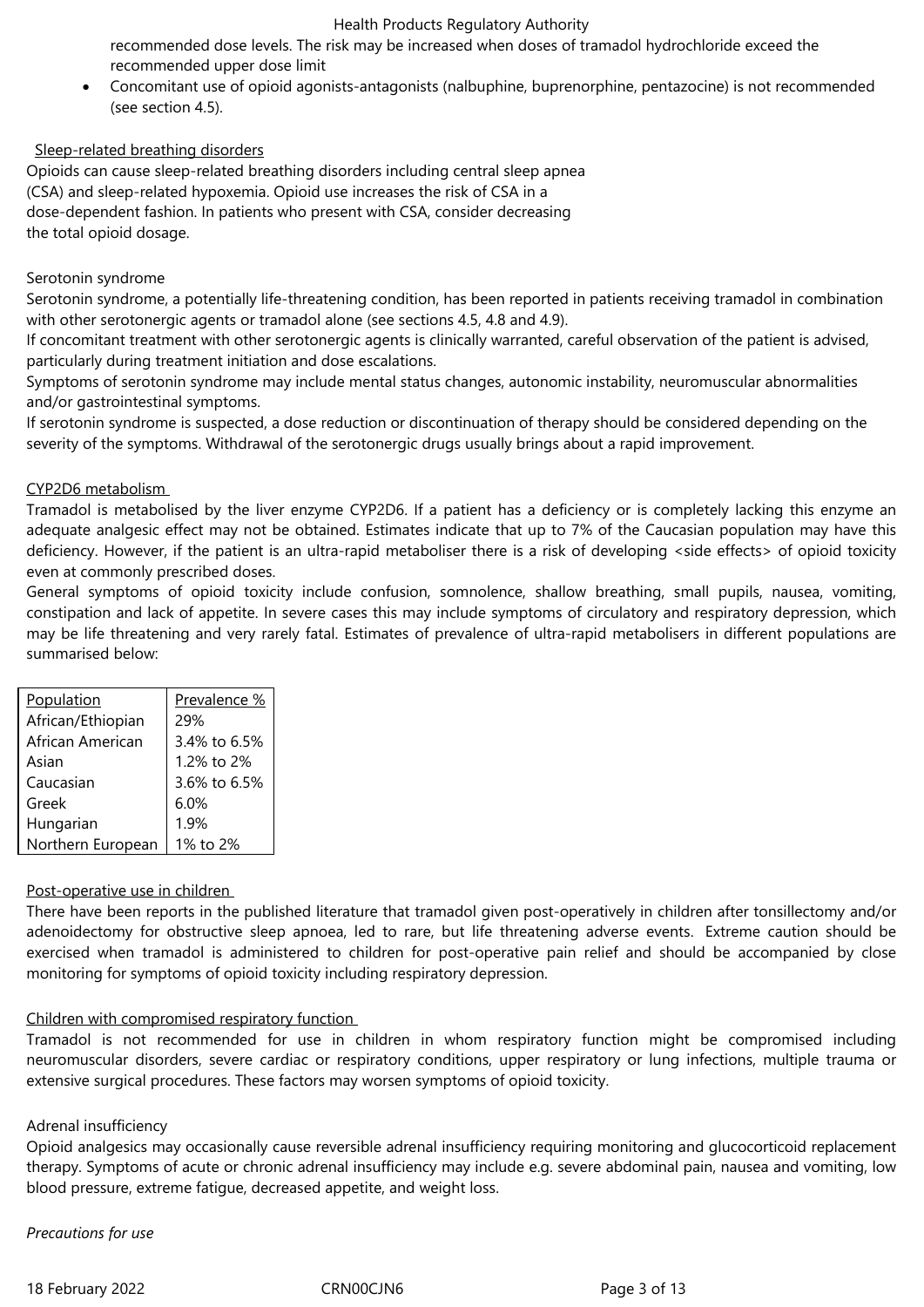#### *Risk from concomitant use of sedative medicines such as benzodiazepines or related drugs*

Concomitant use of Ixprim effervescent and sedative medicines such as benzodiazepines or related drugs may result in sedation, respiratory depression, coma and death. Because of these risks, concomitant prescribing with these sedative medicines should be reserved for patients for whom alternative treatment options are not possible. If a decision is made to prescribe Ixprim effervescent concomitantly with sedative medicines, the lowest effective dose should be used, and the duration of the concomitant treatment should be as short as possible.

The patients should be followed closely for signs and symptoms of respiratory depression and sedation. In this respect, it is strongly recommended to inform patients and their caregivers to be aware of these symptoms (see section 4.5).

Tolerance, psychic and physical dependence may develop, even at therapeutic doses and especially after long-term use. The clinical need for analgesic treatment should be reviewed regularly (see section 4.2). In opioid-dependent patients and patients with a history of drug abuse or dependence, treatment should only be for short period and under medical supervision. Ixprim effervescent should be used with caution in patients with cranial trauma, in patients prone to convulsive disorder, biliary tract disorders, in a state of shock, in an altered state of consciousness for unknown reasons, with problems affecting the respiratory center or the respiratory function, or with an increased intracranial pressure.

Paracetamol in overdose may cause hepatic toxicity in some patients.

Symptoms of withdrawal reaction, similar to those occurring during opiate withdrawal, may occur even at therapeutic doses and for short term treatment (see section 4.8). When a patient no longer requires therapy with Ixprim, it may be advisable to taper the dose gradually to prevent symptoms of withdrawal, especially after long treatment periods. Rarely, cases of dependence and abuse have been reported (see section 4.8).

In one study, use of tramadol hydrochloride during general anaesthesia with enflurane and nitrous oxide was reported to enhance intra-operative recall. Until further information is available, use of tramadol hydrochloride during light planes of anaesthesia should be avoided.

The colorant Sunset yellow E110 may cause allergic reactions.

This medicinal product contains 179.4 mg of sodium per effervescent tablet, equivalent to 9.1% of the WHO recommended maximum daily intake for sodium.

The maximum daily dose of this product (8 effervescent tablets) is equivalent to 73% of the WHO recommended maximum daily intake for sodium.

Ixprim effervescent is considered high in sodium. This should be particularly taken into account for those on a low salt diet.

#### **4.5 Interaction with other medicinal products and other forms of interactions**

*Concomitant use is contraindicated with:*

- Non-selective MAO Inhibitors Risk of serotonergic syndrome: diarrhoea, tachycardia, hyperhidrosis, trembling, confusional state, even coma.
- Selective-A MAO Inhibitors Extrapolation from non-selective MAO inhibitorsRisk of serotonergic syndrome: diarrhoea, tachycardia, hyperhidrosis, trembling, confusional state, even coma.
- Selective-B MAO Inhibitors Central excitation symptoms evocative of a serotonergic syndrome: diarrhoea, tachycardia, hyperhidrosis, trembling, confusional state, even coma**.** In case of recent treatment with MAO inhibitors, a delay of two weeks should occur before treatment with tramadol hydrochloride. *Concomitant use is not recommended with:*
- AlcoholAlcohol increases the sedative effect of opioid analgesics.The effect on alertness can make driving of vehicles and the use of machines dangerous.Avoid intake of alcoholic drinks and of medicinal products containing alcohol.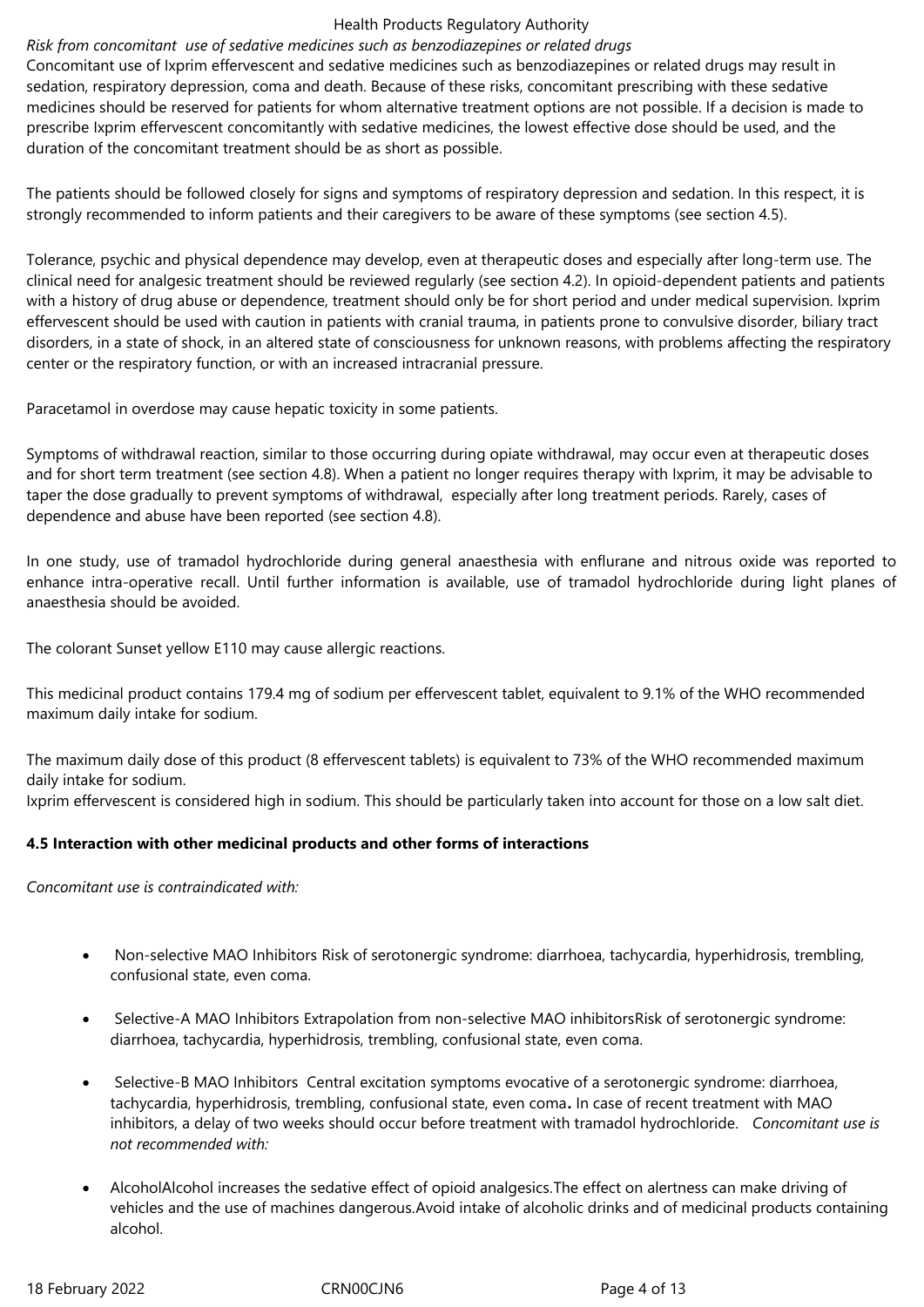- Carbamazepine and other enzyme inducersRisk of reduced efficacy and shorter duration due to decreased plasma concentrations of tramadol.
- Opioid agonists-antagonists (buprenorphine, nalbuphine, pentazocine) Decrease of the analgesic effect by competitive blocking effect at the receptors, with the risk of occurrence of withdrawal syndrome *Concomitant use which needs to be taken into consideration:*
- Tramadol can induce convulsions and increase the potential for selective serotonin reuptake inhibitors (SSRIs), serotonin-norepinephrine reuptake inhibitors (SNRIs), tricyclic antidepressants, antipsychotics and seizure threshold-lowering medicinal products (such as bupropion, mirtazapine, tetrahydrocannabinol) to cause convulsions.
- Concomitant therapeutic use of tramadol and serotonergic drugs such as selective serotonin reuptake inhibitors (SSRIs), serotonin-norepinephrine reuptake inhibitors (SNRIs), MAO inhibitors (see section 4.3), tricyclic antidepressants and mirtazapine may cause serotonin syndrome,a potentially life-threatening condition (see sections 4.4 and 4.8).
- Other opioid derivatives (including antitussive medicinal products and substitutive treatments). Increased risk of respiratory depression which can be fatal in cases of overdose.
- Other central nervous system depressants, such as other opioid derivatives (including antitussive medicinal products and substitutive treatments), other anxiolytics, hypnotics, sedative antidepressants, sedative antihistamines, neuroleptics, centrally-acting antihypertensive medicinal products, thalidomide and baclofen.These active substances can cause increased central depression. The effect on alertness can make driving of vehicles and the use of machines dangerous.
- Sedating medicinal products such as benzodiazepines or related substances:The concomitant use of opioids with sedative medicines such as benzodiazepines or related drugs increases the risk of sedation, respiratory depression, coma and death because of additive CNS depressant effects. The dose and duration of the concomitant use should be limited (see section 4.4)
- As medically appropriate, periodic evaluation of prothrombin time should be performed when Ixprim effervescent and warfarin like compounds are administered concurrently due to reports of increased INR.
- In a limited number of studies the pre- or postoperative application of the antiemetic 5-HT3 antagonist ondansetron increased the requirement of tramadol hydrochloride in patients with postoperative pain.

# **4.6 Fertility, pregnancy and lactation**

# *Pregnancy*

Since Ixprim is a fixed combination of active ingredients including tramadol, it should not be used during pregnancy.

#### Data regarding paracetamol:

Studies in animals are insufficient to conclude on reproductive toxicity. A large amount of data on pregnant women indicate neither malformative, nor feto/neonatal toxicity. Epidemiological studies on neurodevelopment in children exposed to paracetamol in utero show inconclusive results.

#### Data regarding tramadol:

There is inadequate evidence available to assess the safety of tramadol in pregnant women. Tramadol administered before or during birth does not affect uterine contractility. In neonates it may induce changes in the respiratory rate which are usually not

18 February 2022 **CRN00CJN6** CRN00CJN6 Page 5 of 13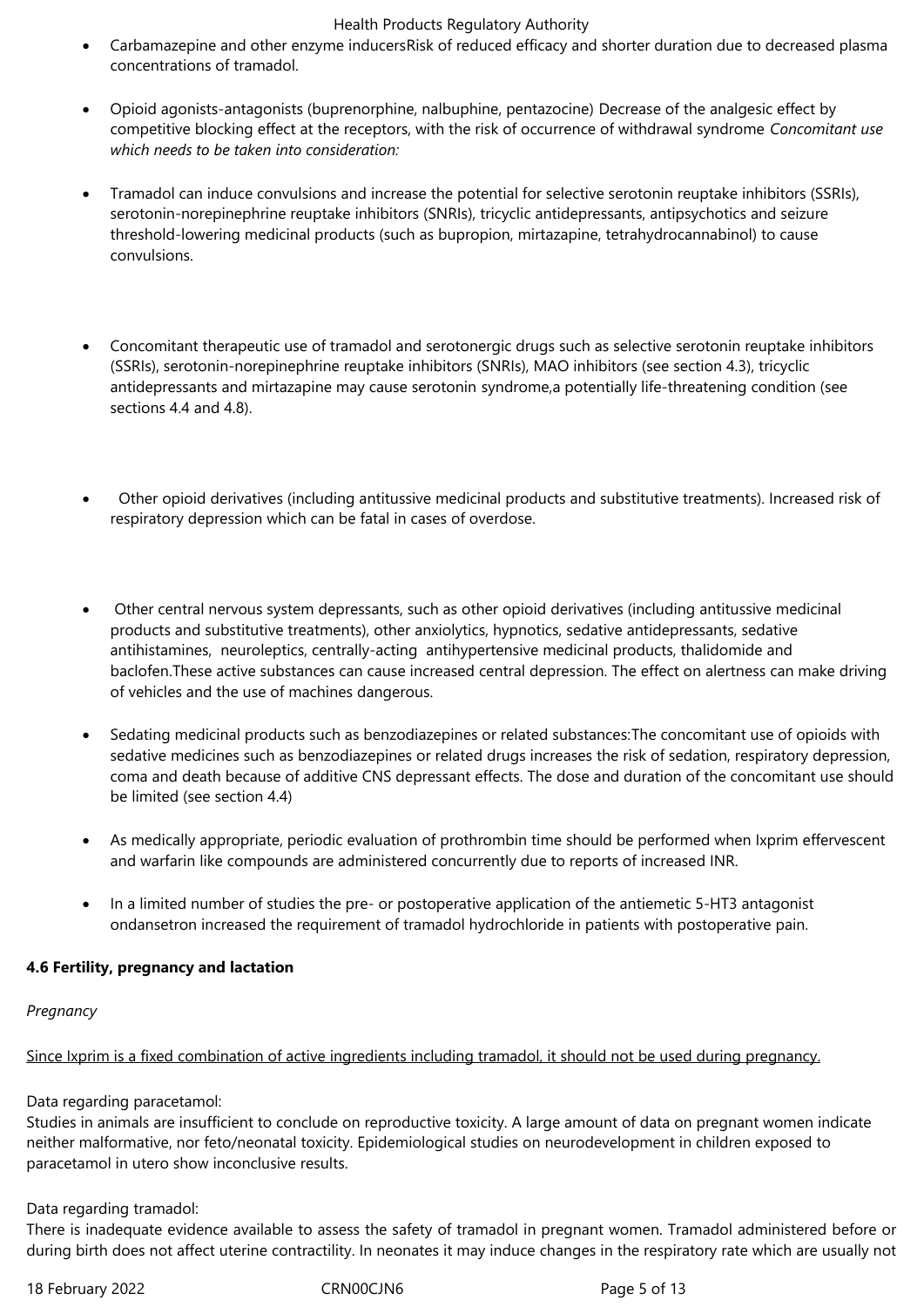clinically relevant. Long-term treatment during pregnancy may lead to withdrawal symptoms in the newborn after birth, as a consequence of habituation.

#### *Breast-feeding:*

Since Ixprim is a fixed combination of active ingredients including tramadol, it should not be used during lactation or alternatively, breast feeding should be discontinued during treatment with Ixprim. Discontinuation of breast-feeding is generally not necessary following a single dose of Ixprim.

Data regarding paracetamol:

Paracetamol is excreted in breast milk but not in a clinically significant amount.

Data regarding tramadol:

Approximately 0.1% of the maternal dose of tramadol is excreted in breast milk. In the immediate post-partum period, for maternal oral daily dosage up to 400 mg, this corresponds to a mean amount of tramadol ingested by breast-fed infants of 3% of the maternal weight-adjusted dosage. For this reason tramadol should not be used during lactation or alternatively, breast-feeding should be discontinued during treatment with tramadol. Discontinuation of breast-feeding is generally not necessary following a single dose of tramadol.

#### *Fertility*

Post marketing surveillance does not suggest an effect of tramadol on fertility.

Animal studies did not show an effect of tramadol on fertility. No study on fertility was accomplished with the combination of tramadol and paracetamol.

#### **4.7 Effects on ability to drive and use machines**

Tramadol hydrochloride may cause drowsiness or dizziness, which may be enhanced by alcohol or other CNS depressants. If affected, the patient should not drive or operate machinery.

#### **4.8 Undesirable effects**

The most commonly reported undesirable effects during the clinical trials performed with the paracetamol/tramadol hydrochloride combination were nausea, dizziness and somnolence, observed in more than 10 % of the patients.

The frequencies are defined as follows: Very common: ≥1/10 Common: ≥1/100 to <1/10 Uncommon: ≥1/1000 to <1/100 Rare: ≥1/10 000 to <1/1000 Very rare: <1/10 000 Unknown: Frequency cannot be estimated from the available data

Within each frequency grouping, undesirable effects are presented in order of decreasing seriousness.

*Cardiac disorders:* 

Uncommon: palpitations, tachycardia, arrythmia.

#### *Eye disorders:*

Rare: vision blurred, miosis, mydriasis

#### *Ear and labyrinth disorders:*

Uncommon: tinnitus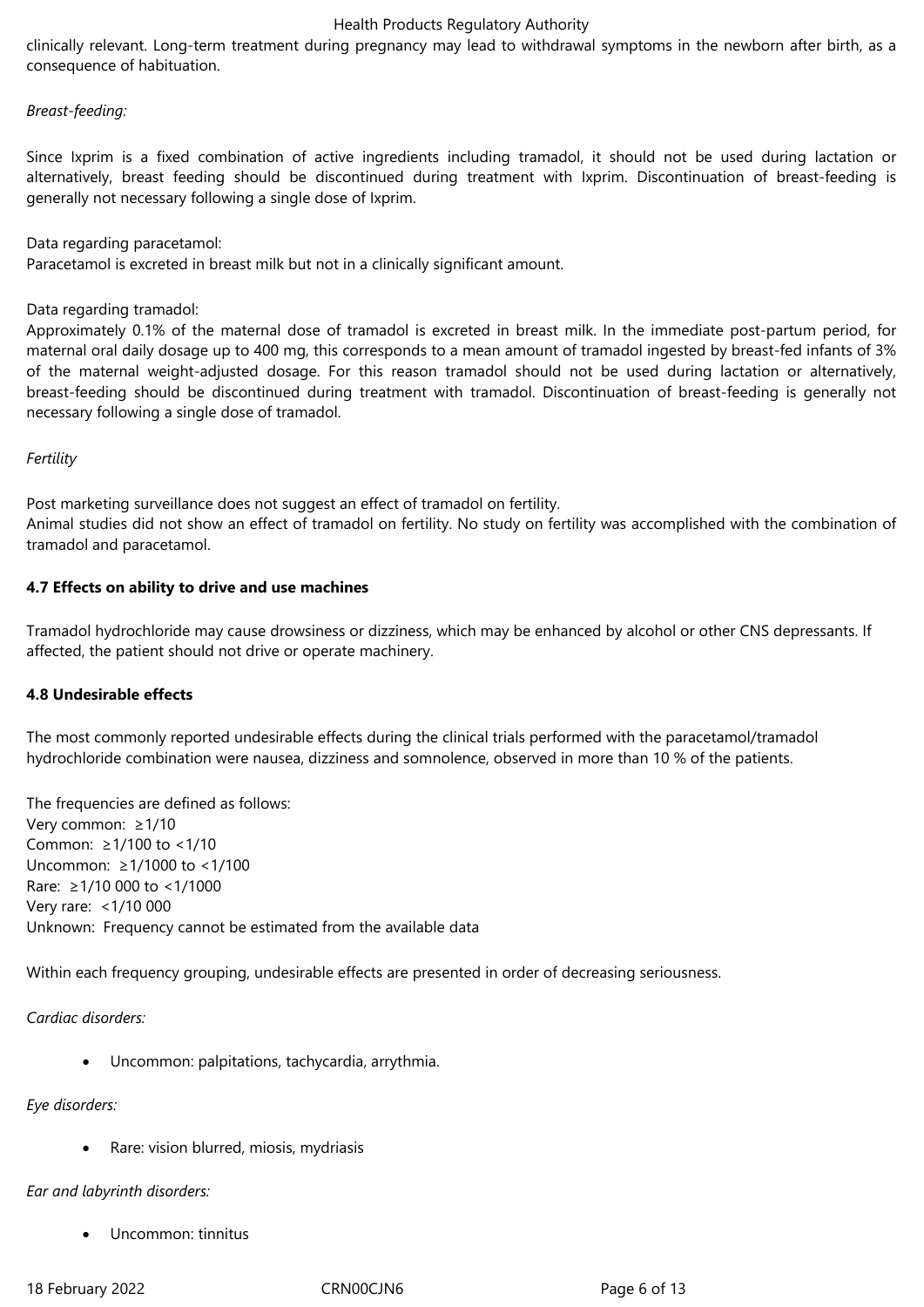# *Gastro-intestinal disorders:*

- Very common : nausea
- Common: vomiting, constipation, dry mouth, diarrhoea abdominal pain, dyspepsia, flatulence
- Uncommon: dysphagia, melaena

# *General disorders and administration site conditions:*

• Uncommon: chills, chest pain

# *Investigations:*

Uncommon: transaminases increased

# *Metabolism and nutrition disorders:*

Unknown: hypoglycaemia

#### *Nervous system disorders:*

- Very common : dizziness, somnolence
- Common : headache trembling
- Uncommon : involuntary muscular contractions, paraesthesia, amnesia
- Rare : ataxia, convulsions, syncope, speech disorders.

# *Psychiatric disorders:*

- Common : confusional state, mood altered, anxiety, nervousness, euphoric mood), sleep disorders
- Uncommon : depression, hallucinations, nightmares
- Rare : delirium, drug dependence.

#### Post marketing surveillance very rare: abuse.

#### *Renal and urinary disorders:*

Uncommon: albuminuria, micturition disorders (dysuria and urinary retention)

# *Respiratory, thoracic and mediastinal disorders:*

Uncommon : dyspnoea

# *Skin and subcutaneous tissue disorders:*

- Common : hyperhidrosis, pruritus
- Uncommon : dermal reactions (e.g.rash, urticaria). *Vascular disorders:*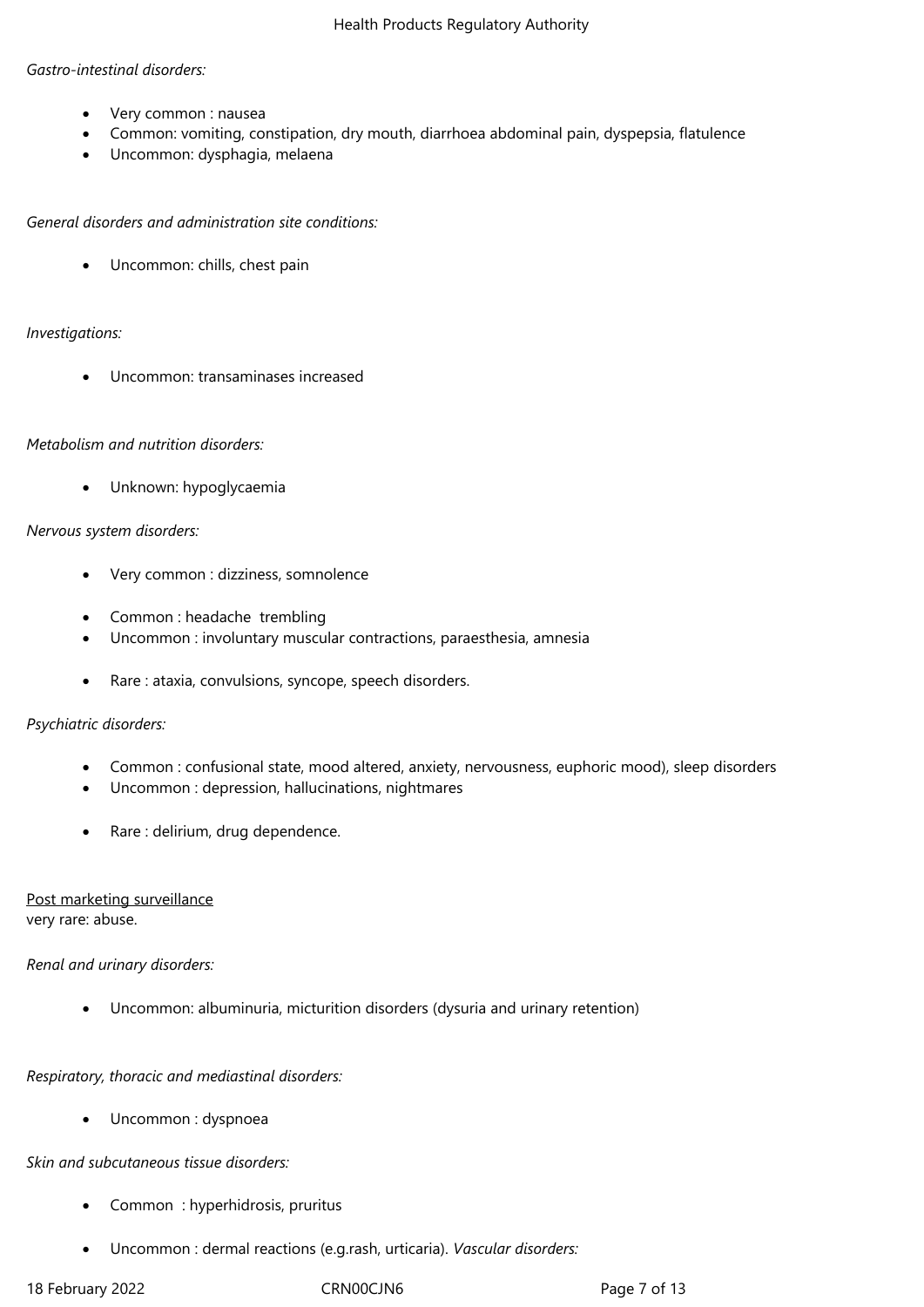Although not observed during clinical trials, the occurrence of the following undesirable effects known to be related to the administration of tramadol or paracetamol cannot be excluded:

# **Tramadol**

- Postural hypotension, bradycardia, collapse (tramadol).
- Post-marketing surveillance of tramadol has revealed rare alterations of warfarin effect, including elevation of prothrombin times.
- Rare cases (≥ 1/10000 to < 1/1000) : allergic reactions with respiratory symptoms (e.g. dyspnoea, bronchospasm, wheezing, angioneurotic oedema) and anaphylaxis
- Rare cases (≥ 1/10000 to < 1/1000) : changes in appetite, motor weakness, and respiratory depression
- Psychic side-effects may occur following administration of tramadol which vary individually in intensity and nature (depending on personality and duration of medication). These include changes in mood, (usually euphoric mood occasionally dysphoria), changes in activity (usually suppression occasionally increase) and changes in cognitive and sensorial capacity (e.g. decision behaviour perception disorders).
- Worsening of asthma has been reported though a causal relationship has not been established.
- Nervous system disorders: Not known: Serotonin syndrome.
- Symptoms of drug withdrawal syndrome, similar to those occurring during opiate withdrawal may occur as follows: agitation, anxiety, nervousness, insomnia, hyperkinesia, tremor and gastrointestinal symptoms. Other symptoms that have very rarely been seen if tramadol hydrochloride is discontinued abruptly include: panic attacks, severe anxiety, hallucinations, paraesthesia, tinnitus and unusual CNS symptoms.
- Respiratory, thoracic and mediastinal disorders: frequency not known: hiccups.

# **Paracetamol**

- Adverse effects of paracetamol are rare but hypersensitivity including skin rash may occur. There have been reports of blood dyscrasias including thrombocytopenia and agranulocytosis, but these were not necessarily causally related to paracetamol.
- There have been several reports that suggest that paracetamol may produce hypoprothrombinemia when administered with warfarin-like compounds. In other studies, prothrombin time did not change.
- Very rare cases of serious skin reactions have been reported.

# Reporting of suspected adverse reactions

Reporting suspected adverse reactions after authorisation of the medicinal product is important. It allows continued monitoring of the benefit/risk balance of the medicinal product. Healthcare professionals are asked to report any suspected adverse reactions via HPRA Pharmacovigilance Website: www.hpra.ie

# **4.9 Overdose**

Ixprim effervescentis a fixed combination of active subst[ances. In case](http://www.hpra.ie/) of overdose, the symptoms may include the signs and symptoms of toxicity of tramadol hydrochloride or paracetamol or of both these active ingredients.

# *Symptoms of overdose from tramadolhydrochloride:*

In principle, on intoxication with tramadol hydrochloride, symptoms similar to those of other centrally acting analgesics (opioids) are to be expected. These include in particular, miosis, vomiting, cardiovascular collapse, consciousness disorders up to coma, convulsions and respiratory depression up to respiratory arrest. Serotonin syndrome has also been reported.

*Symptoms of overdose from paracetamol:*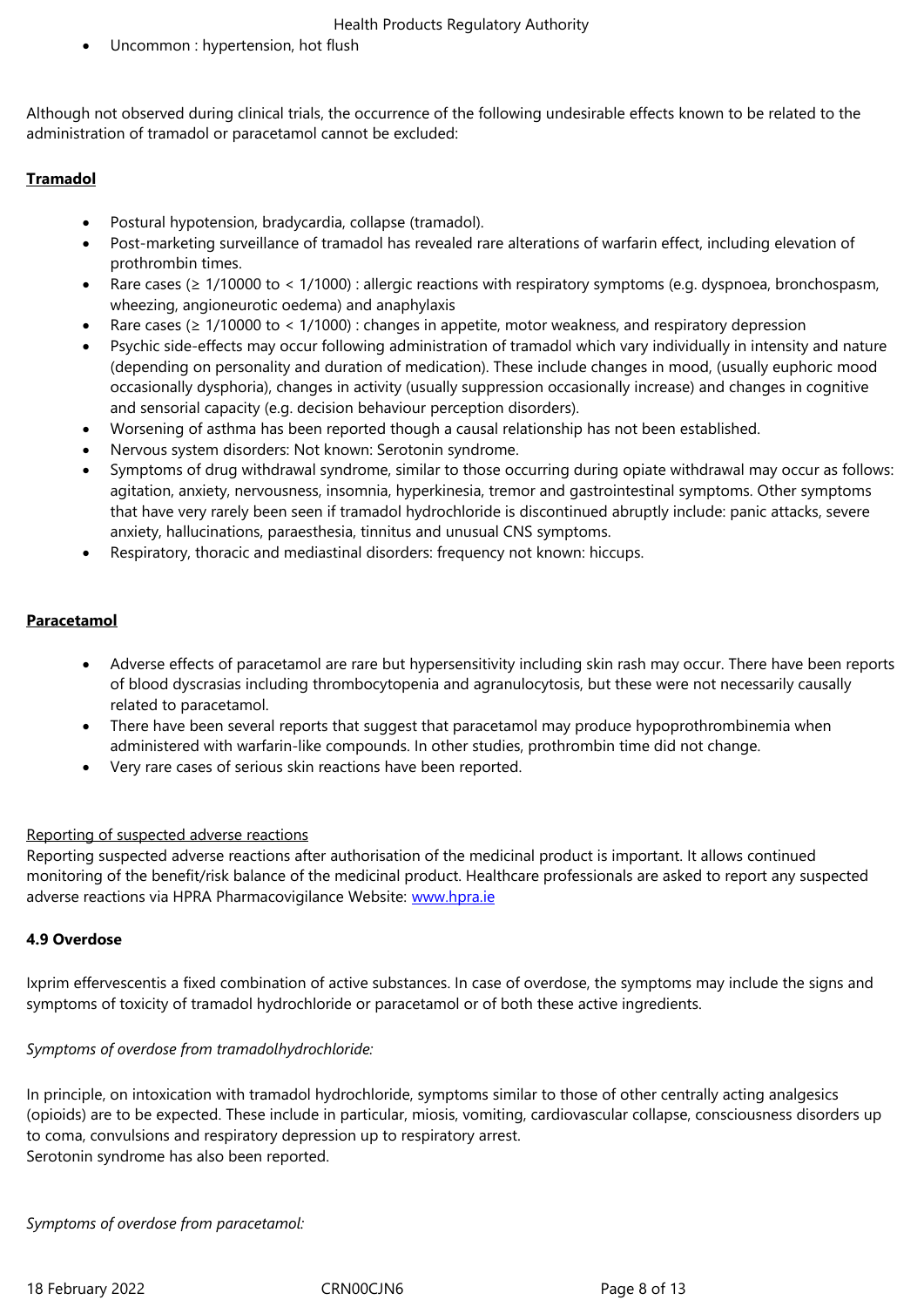An overdose is of particular concern in young children. Symptoms of paracetamol overdosage in the first 24 hours are pallor, nausea, vomiting, anorexia and abdominal pain. Liver damage may become apparent 12 to 48 hours after ingestion. Abnormalities of glucose metabolism and metabolic acidosis may occur. In severe poisoning, hepatic failure may progress to encephalophathy, coma and death. Acute renal failure with acute tubular necrosis may develop even in the absence of severe liver damage. Cardiac arrhythmias and pancreatitis have been reported.

Liver damage is possible in adults who have taken 7.5-10 g or more of paracetamol. It is considered that excess quantities of a toxic metabolite (usually adequately detoxified by glutathione when normal doses of paracetamol are ingested), become irreversibly bound to liver tissue.

#### Emergency treatment:

- Transfer immediately to a specialised unit.
- Maintain respiratory and circulatory functions
- Prior to starting treatment, a blood sample should be taken as soon as possible after overdose in order to measure the plasma concentration of paracetamol and tramadol and in order to perform hepatic tests.
- Perform hepatic tests at the start (of overdose) and repeat every 24 hours. An increase in hepatic enzymes (ASAT, ALAT) is usually observed, which normalizes after one or two weeks.
- Empty the stomach by causing the patient to vomit (when the patient is conscious) by irritation or gastric lavage.
- supportive measures such as maintaining the patency of the airway and maintaining cardiovascular function should be instituted; naloxone should be used to reverse respiratory depression; fits can be controlled with diazepam.
- Tramadol hydrochloride is minimally eliminated from the serum by haemodialysis or haemofiltration. Therefore treatment of acute intoxication with Ixprim effervescent with haemodialysis or haemofiltration alone is not suitable for detoxification.

Immediate treatment is essential in the management of paracetamol overdose. Despite a lack of significant early symptoms, patients should be referred to hospital urgently for immediate medical attention and any adult or adolescent who had ingested around 7.5 g or more of paracetamol in the preceding 4 hours or any child who has ingested ≥150 mg/kg of paracetamol in the preceding 4 hours should undergo gastric lavage. Paracetamol concentrations in blood should be measured later than 4 hours after overdose in order to be able to assess the risk of developing liver damage (via the paracetamol overdose nomogram). Administration of oral methionine or intravenous N-acetylcysteine (NAC) which may have a beneficial effect up to at least 48 hours after the overdose, may be required. Administration of intravenous NAC is most beneficial when initiated within 8 hours of overdose ingestion. However, NAC should still be given if the time to presentation is greater than 8 hours after overdose and continued for a full course of therapy. NAC treatment should be started immediately when massive overdose is suspected. General supportive measures must be available.

Irrespective of the reported quantity of paracetamol ingested, the antidote for paracetamol, NAC, should be administered orally or intravenously, as quickly as possible, if possible, within 8 hours following the overdose.

# **5 PHARMACOLOGICAL PROPERTIES**

#### **5.1 Pharmacodynamic properties**

Pharmacotherapeutic group: Opioids in combination with non-opioid analgesics; tramadol and paracetamol ATC code: N02A J 13

#### **ANALGESICS**

Tramadol is an opioid analgesic that acts on the central nervous system. Tramadol is a pure non selective agonists of the u, d, and k opioid receptors with a higher affinity for the µ receptors. Other mechanisms which contribute to its analgesic effect are inhibition of neuronal reuptake of noradrenaline and enhancement of serotonin release. Tramadol has an antitussive effect. Unlike morphine, a broad range of analgesic doses of tramadol has no respiratory depressant effect. Similarly, the gastro-intestinal motility is not modified. The cardiovascular effects are generally slight. The potency of tramadol is considered to be one-tenth to one-sixth that of morphine.

18 February 2022 CRN00CJN6 Page 9 of 13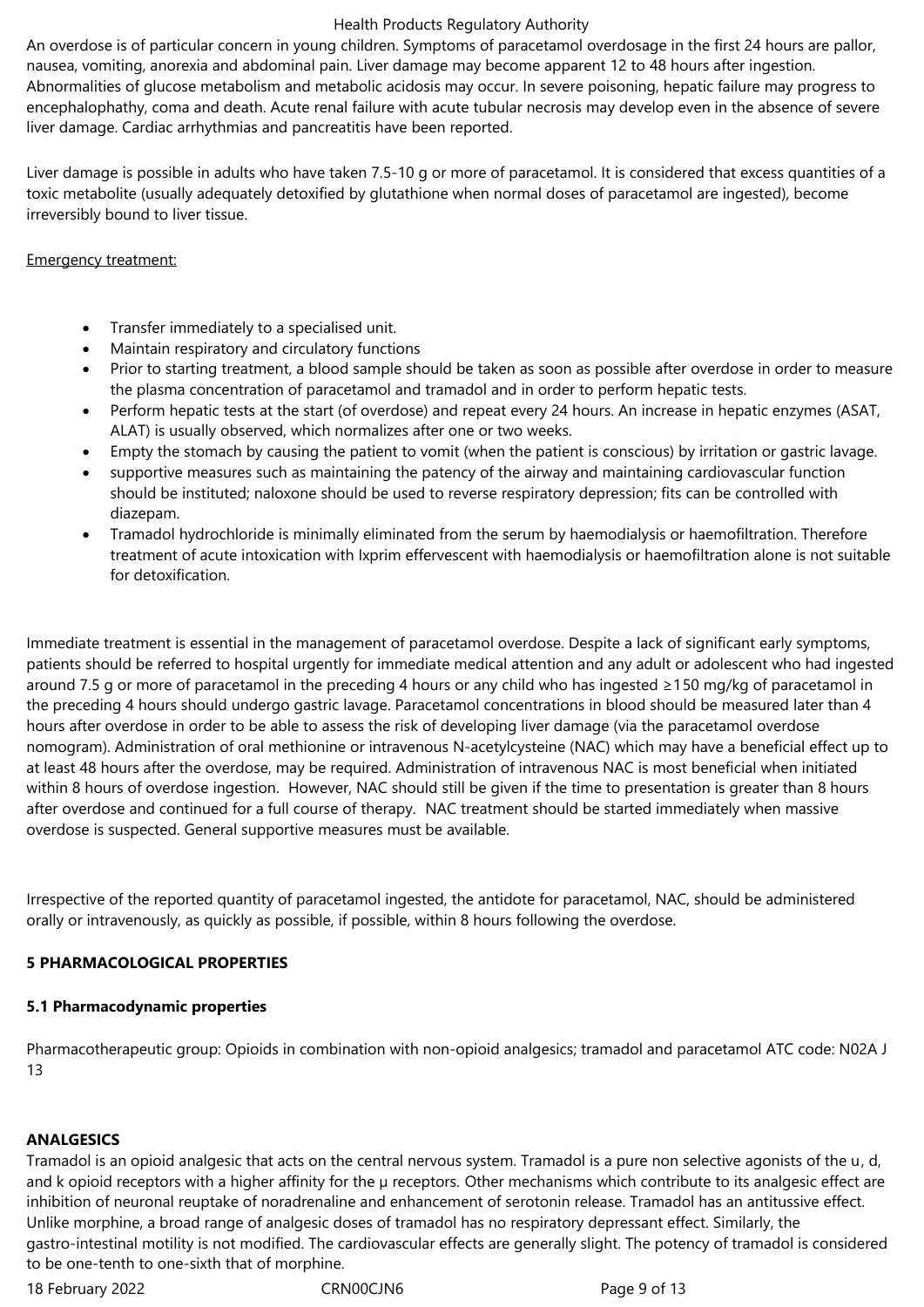The precise mechanism of the analgesic properties of paracetamol is unknown and may involve central and peripheral effects. IXPRIM effervescent is positioned as a step II analgesic in the WHO pain ladder and should be utilised accordingly by the physician.

# **5.2 Pharmacokinetic properties**

Tramadol hydrochloride is administered in racemic form and the [-] and [+] forms of tramadol and its metabolite M1, are detected in the blood. Although tramadol is rapidly absorbed after administration, its absorption is slower (and its half-life longer) than that of paracetamol.

After a single oral administration of a tramadol hydrochloride/paracetamol (37.5 mg/325 mg) effervescent tablet, mean peak plasma concentrations of 94.1 ng/ml for racemic tramadol and 4.0 mcg/ml for paracetamol are reached after 1.1 h (racemic tramadol) and 0.5 h (paracetamol), respectively. The mean terminal phase half-lives ( $t_{1/2}$ ) are 5.7 h for racemic tramadol and 2.8 h for paracetamol.

During pharmacokinetic studies in healthy volunteers after single and repeated oral administration of Ixprim effervescent, no clinical significant change was observed in the kinetic parameters of each active ingredient compared to the parameters of the active ingredients used alone.

# *Absorption:*

Racemic tramadol is rapidly and almost completely absorbed after oral administration. The mean absolute bioavailability of a single 100 mg dose is approximately 75%. After repeated administration, the bioavailability is increased and reaches approximately 90%.

After administration of Ixprim effervescent, the oral absorption of paracetamol is rapid and nearly complete and takes place mainly in the small intestine. Peak plasma concentrations of paracetamol are reached in one hour and are not modified by concomitant administration of tramadol hydrochloride.

The oral administration of Ixprim effervescent with food has no significant effect on the peak plasma concentration or extent of absorption of either tramadol or paracetamol so that Ixprim effervescent can be taken independently of meal times.

# *Distribution:*

Tramadol has a high tissue affinity (V<sub>dβ,</sub>=203 ± 40 l). It has a plasma protein binding of about 20%.

Paracetamol appears to be widely distributed throughout most body tissues except fat. Its apparent volume of distribution is about 0.9 l/kg. A relative small portion (~20%) of paracetamol is bound to plasma proteins.

# *Metabolism:*

Tramadol is extensively metabolized after oral administration. About 30%of the dose is excreted in urine as unchanged drug, whereas 60% of the dose is excreted as metabolites.

Tramadol is metabolised through *O-*demethylation (catalysed by the enzyme CYP2D6) to the metabolite M1, and through *N*-demethylation (catalysed by CYP3A) to the metabolite M2. M1 is further metabolised through N-demethylation and by conjugation with glucuronic acid. The plasma elimination half-life of M1 is 7 hours. The metabolite M1 has analgesic properties and is more potent than the parent drug. The plasma concentrations of M1 are several-fold lower than those of tramadol and the contribution to the clinical effect is unlikely to change on multiple dosing.

Paracetamol is principally metabolized in the liver through two major hepatic routes: glucuronidation and sulphation. The latter route can be rapidly saturated at doses above the therapeutic doses. A small fraction (less than 4%) is metabolized by

18 February 2022 **CRNOOCJN6** CRNOOCJN6 Page 10 of 13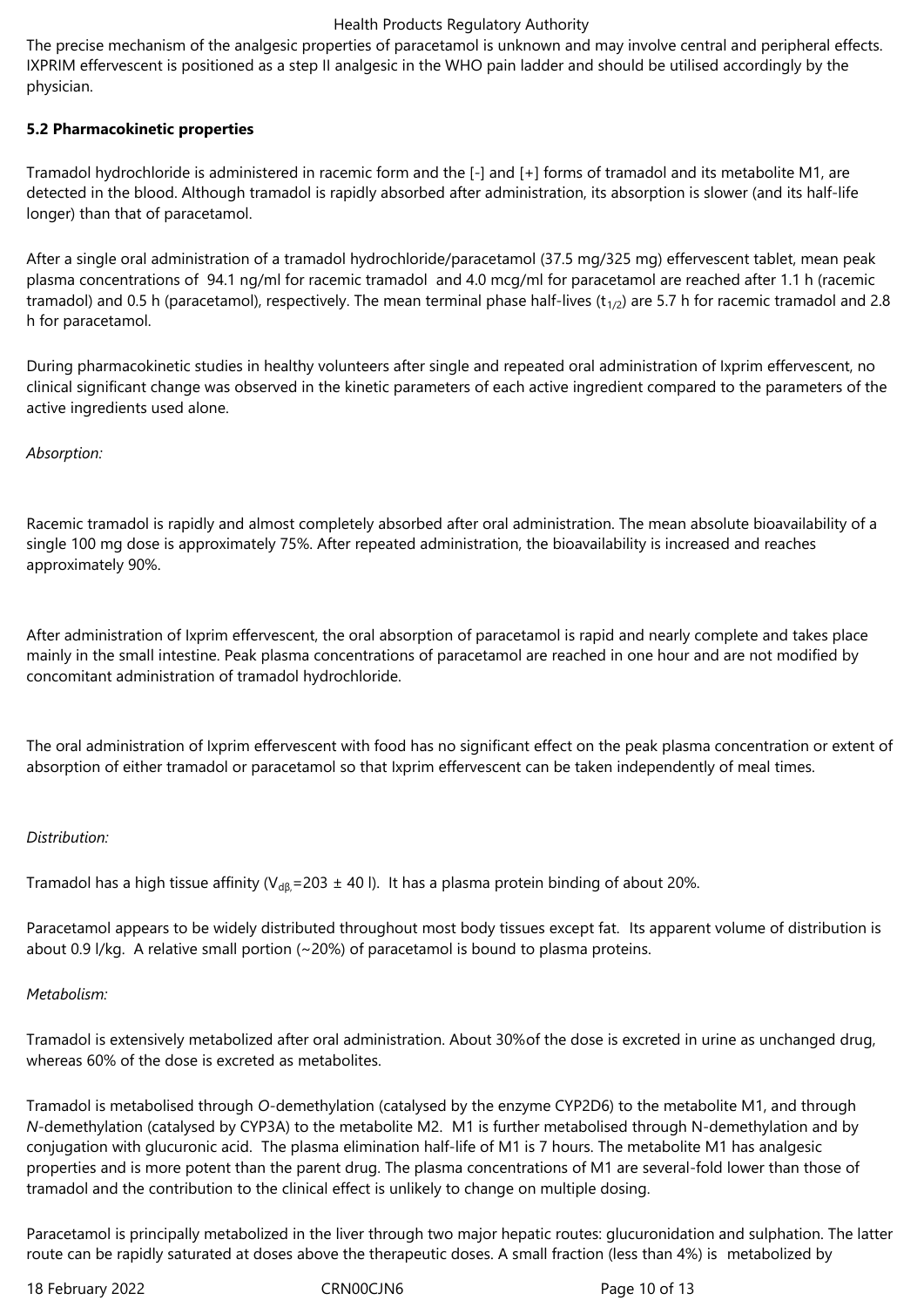cytochrome P 450 to an active intermediate (the N-acetyl benzoquinoneimine) which, under normal conditions of use, is rapidly detoxified by reduced glutathione and excreted in urine after conjugation to cysteine and mercapturic acid. However, during massive overdose, the quantity of this metabolite is increased.

# *Elimination:*

Tramadol and its metabolites are eliminated mainly by the kidneys. The half-life of paracetamol is approximately 2 to 3 hours in adults. It is shorter in children and slightly longer in the newborn and in cirrhotic patients. Paracetamol is mainly eliminated by dose-dependent formation of glucuro- and sulpho-conjugate derivatives. Less than 9% of paracetamol is excreted unchanged in urine. In renal insufficiency, the half-life of both compounds is prolonged.

# **5.3 Preclinical safety data**

Conventional studies using the currently accepted standards for the evaluation of toxicity to reproduction and development are not available.

No preclinical study has been performed with the fixed combination (tramadol and paracetamol) to evaluate its carcinogenic or mutagenic effects or its effects on fertility.

No teratogenic effect that can be attributed to the medicine has been observed in the progeny of rats treated orally with the combination tramadol/paracetamol.

The combination tramadol/paracetamol has proven to be embryotoxic and foetotoxic in the rat at materno-toxic dose (50/434 mg/kg tramadol/paracetamol), i.e., 8.3 times the maximum therapeutic dose in man. No teratogenic effect has been observed at this dose. The toxicity to the embryo and the foetus results in a decreased foetal weight and an increase in supernumerary ribs. Lower doses, causing less severe materno-toxic effect (10/87 and 25/217 mg/kg tramadol/paracetamol) did not result in toxic effects in the embryo or the foetus.

Results of standard mutagenicity tests did not reveal a potential genotoxic risk for tramadol in man.

Results of carcinogenicity tests do not suggest a potential risk of tramadol for man.

Animal studies with tramadol revealed, at very high doses, effects on organ development, ossification and neonatal mortality, associated with maternotoxicity. Fertility reproductive performance and development of offspring were unaffected. Tramadol crosses the placenta. Male and female fertility was not affected.

Extensive investigations showed no evidence of a relevant genotoxic risk of paracetamol at therapeutic (i.e. non-toxic) doses.

Long-term studies in rats and mice yielded no evidence of relevant tumorigenic effects at non-hepatotoxic dosages of paracetamol.

Animal studies and extensive human experience to date yield no evidence of reproductive toxicity.

#### **6 PHARMACEUTICAL PARTICULARS**

#### **6.1 List of excipients**

Monosodium citrate anhydrous Citric acid anhydrous Povidone K30 Sodium hydrogen carbonate Macrogol 6000 Silica colloidal anhydrous Magnesium stearate Flavour Orange (maltodextrin (maize), modified starch (E1450), natural and artificial flavourings) Acesulfame potassium Saccharin sodium Sunset yellow E110

18 February 2022 CRN00CJN6 CRN00CJN6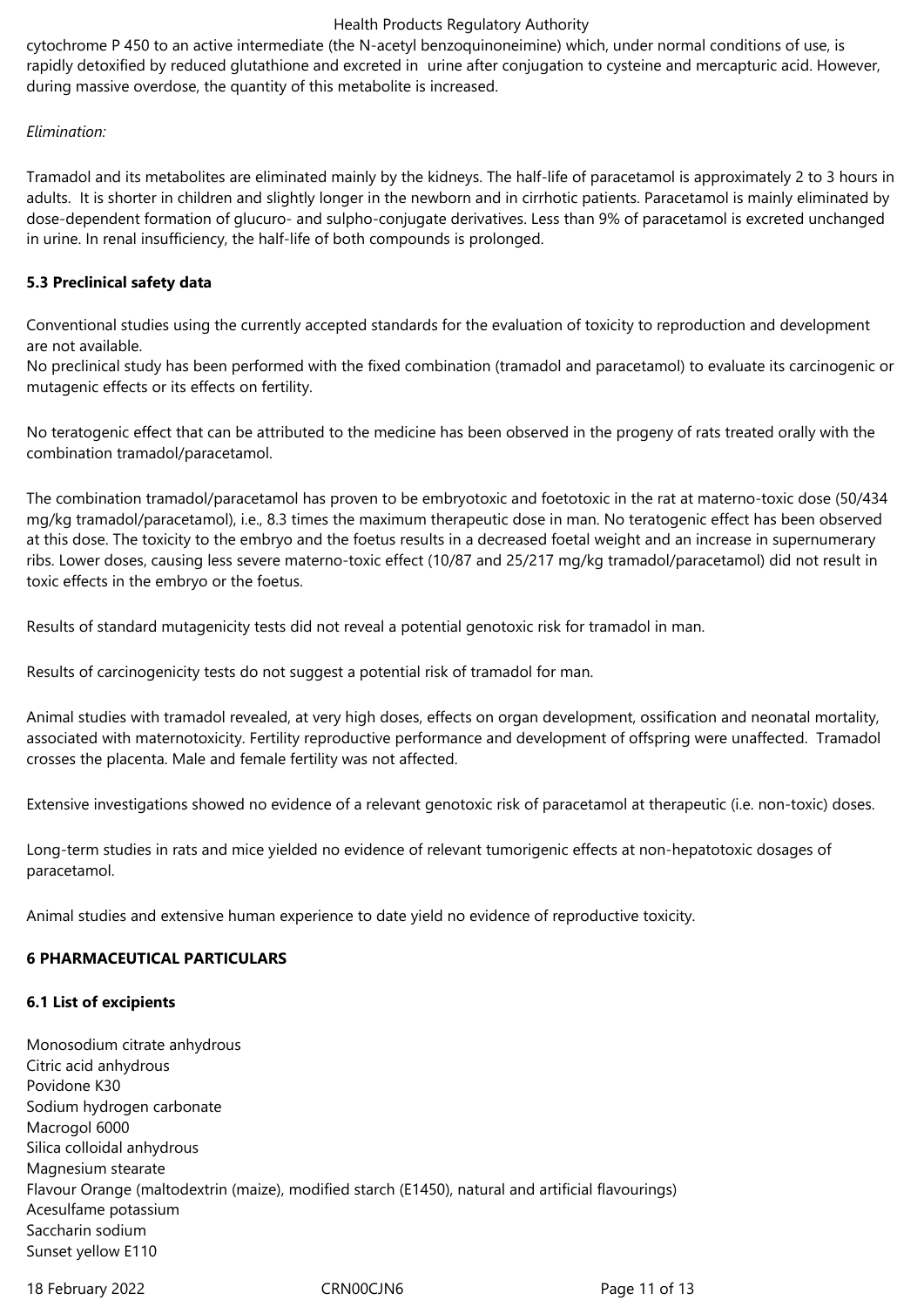# **6.2 Incompatibilities**

Not applicable.

# **6.3 Shelf life**

Packed in coated aluminium strips: 24 months

Packed in polypropylene tablet containers: 24 months

After first opening: Tablet container (Polypropylene): 1 year

# **6.4 Special precautions for storage**

Strip (Aluminium): Do not store above 25º C.

Tablet container (Polypropylene): Do not store above 30° C. After first opening: Keep the container tightly closed, in order to protect from moisture. Do not store above 30° C.

# **6.5 Nature and contents of container**

Child-resistant strips of thermo-sealed aluminium foil; outside coated with polyethylene terephthalate, inside coated with polyethylene.

Polypropylene tablet containers with desiccant molecular sieve and child-resistant polypropylene closure.

Pack sizes of 2, 10, 20, 30, 40, 50, 60, 70, 80, 90 and 100 effervescent tablets packed in coated aluminium strips or 10, 20, 30, 40, 50, 60, 70, 80, 90 and 100 effervescent tablets packed in polypropylene tablet containers.

Not all pack sizes may be marketed.

# **6.6 Special precautions for disposal and other handling**

Any unused product or waste material should be disposed of in accordance with local requirements.

# **7 MARKETING AUTHORISATION HOLDER**

Grunenthal Pharma Ltd 4045 Kingswood Road Citywest Business Park **Citywest** Co Dublin Ireland

# **8 MARKETING AUTHORISATION NUMBER**

PA2242/006/002

# **9 DATE OF FIRST AUTHORISATION/RENEWAL OF THE AUTHORISATION**

Date of first authorisation: 12th December 2008 Date of last renewal: 12th December 2013

18 February 2022 CRN00CJN6 Page 12 of 13